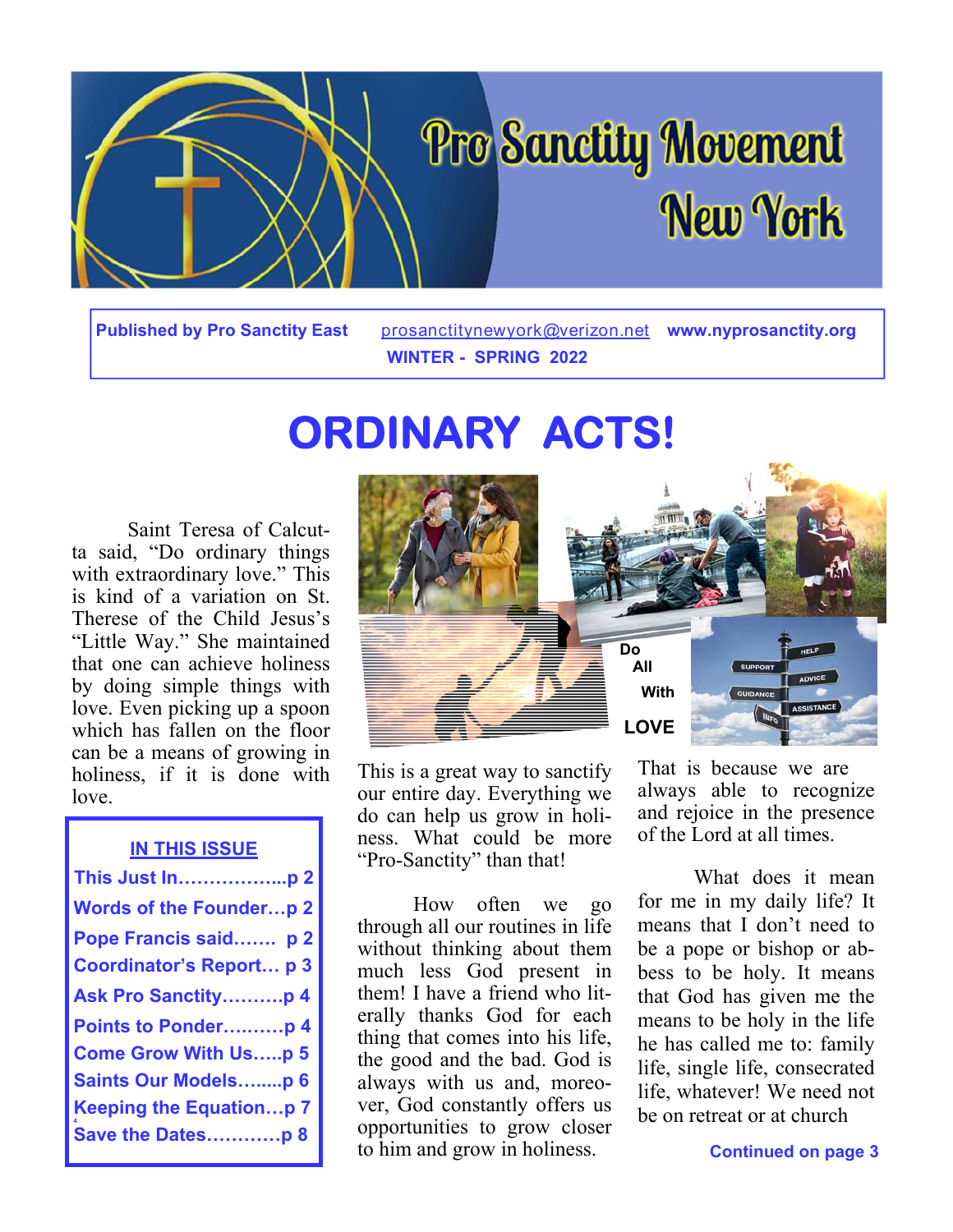# **This Just In…**

## **By Nina Riti**

 With the beginning of the new church year Pope Francis has reminded us that we are in the C cycle of the liturgical year, and that the scripture readings would be mainly from St. Luke. Pope Francis has said it is the Holy Spirit who "makes Sacred Scripture the living word of God experienced and! handed down in the faith of His holy people".

 He then suggested that we read the entire Gospel of St. Luke as preparation for Lent and the Easter season.

(*See page 5 for details)*



**Spring new life, new hope!**

Lent begins Ash Wednesday March 2

A new journey toward Easter, time to reflect on the 3 Pillars of LENT

### **PRAYER, FASTING**

### **ALMSGIVING**

### **Pro Sanctity East Newsletter Editors**

Rev. Msgr. Steven Aguggia Mona Edwards Angela Di Paola Rosemary Darmstadt Mariakutty Joseph Teresa Marracello Bajor Cathy Palermo Nina L. Riti Ann Sutherland



Servant of God William Giaquinta

# **Extraordinary Words from the Founder**

 The postulator for the Cause of Bishop Giaquinta described him as a "not ordinary man or priest," but as one whose gestures, words, and ministry were of an "ordinary extraordinariness." From him, therefore, we can learn to grow in ordinary holiness as we see how his reflections mirror the Gospel in these six experiences of our everyday lives. Bishop Giaquinata's words are in red followed by the corresponding Biblical verse in black. **Christ's Call –** *We know Christ's invitation. "Take my yoke upon you…and you will find rest" (Matt 11:29);* **Awareness of God's Love** *– God not only asks for or wants my love but emphasizes that he needs my love. "The Father ran to his son, embraced and kissed him" (Luke 15:20);*  **Acceptance –** *Mary's example of peaceful acceptance shows only one expression of sorrow, "Son, why have you done this to us?" (Luke 2:48);*  **Sacrifice –** *The law of sacrifice is indispensable for authentic maximum love. "In my flesh I am filling up what is lacking in the affliction of Christ on behalf of his body which is the church. (Colossians 1:24);* **Patience –**  *Have patience with those who are most weak. "Pull up the weeds and you might take the wheat along with them" (Matt 13:29);* **Brotherly Love -**  *My brother is really my brother in Christ, and I must love him with the same ardor with which I love Jesus. "The community of believers was of one heart and mind." (Acts 4:32).* 

 *by Rosemary Darmstadt* 

# **Pope Francis Said**

A Christian must necessarily be merciful because this is the center of the Gospel. "*Be merciful, even as your Father is merciful." (Luke 6: 36)* God sent his Son, God made himself man in order to save us, that is, in order to grant us mercy. God, in his loving concern for each one of us, desires our well-being and wants to see us happy, full of joy, and peaceful. Just as he is merciful, so we are also called to be merciful to each other.

One should truly listen to the word in the Gospel, meditating on the Scriptures to put their content into practice every day. To listen to God's Word is to read it and ask oneself: "What does this say to my heart?" Only in this way does our life change. This happens every time we open the Gospel and ask ourselves: "Is God speaking to me, is he saying something to me?"

The way of holiness is mercy, that mercy which he has shown, and daily continues to show to us. To be a saint is not a luxury. It is necessary for salvation of the world.

**Excerpted from "A Year of Mercy" by Pope Francis**

*By Rosemary Darmstadt*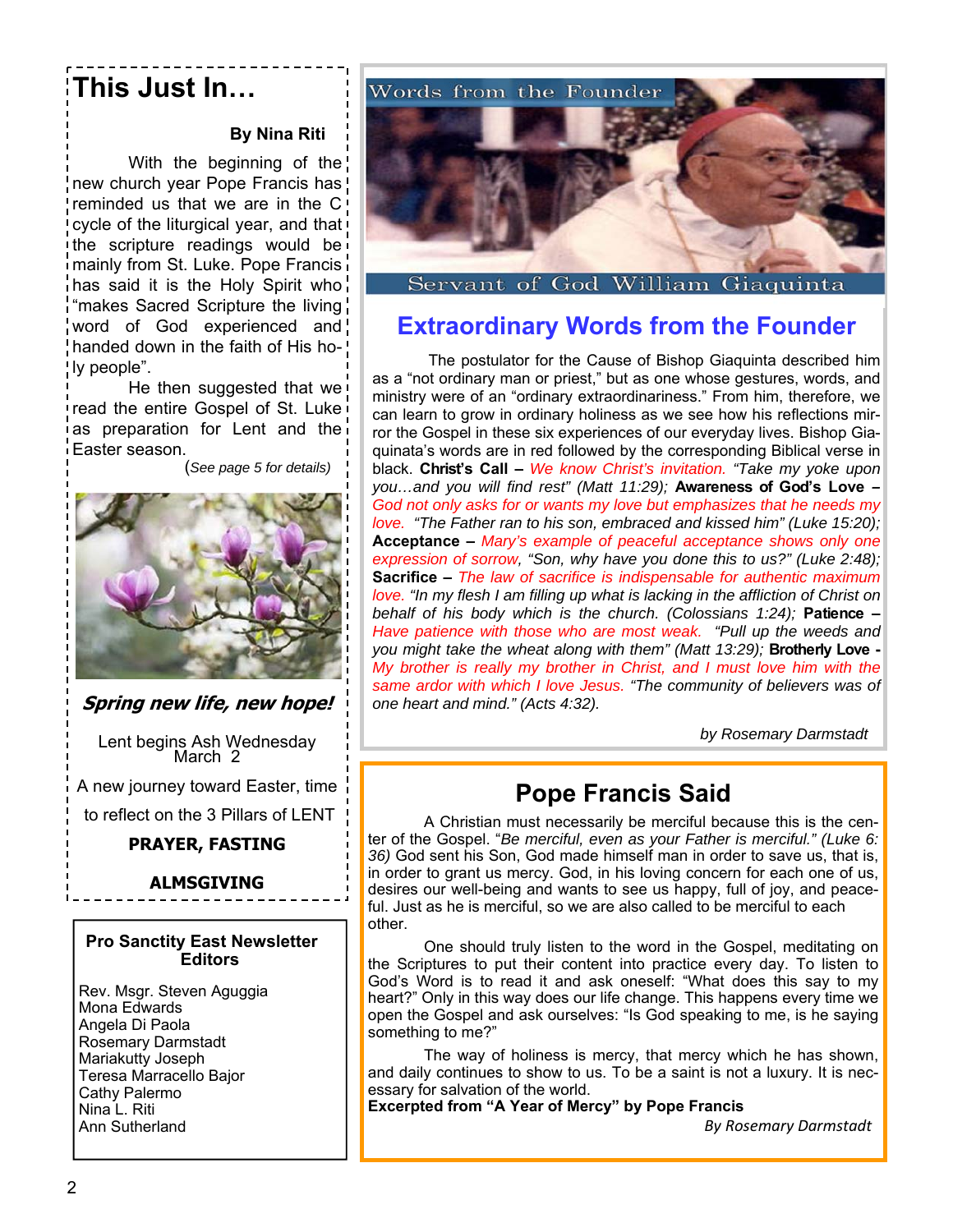### **Continued from page 1**

services or even engaged in something "spiritual" because, if we allow ourselves to, we can find the spiritual in everything we do!



*Rev. Msgr. Steven J. Aguggia Pro Sanctity Spiritual Advisor Chancellor Diocese of Brooklyn and Queens Pastor of St. Pancras Parish* 

# **JESUS**

Jesus,

May your thoughts be my light and you words my guide.

May your eyes be upon me, and your ears hear my voice.

May your arms outstretched on the Cross open me to Universal love.

Jesus,

- May your crucified feet move me to give myself tirelessly to my brothers and sisters.
- May your pierced heart be a fount of grace for my journey, and a place of rest when I am weary. Amen
	- *by Servant of God Bishop Guglielmo Giaquinta*

The world needs prayers To be able to **CHOOSE** Respect for life



# **FROM THE REGIONAL COORDINATOR**

# **Ann Sutherland**

Sisters and Brothers, I hope that you and your family are in good health. The past few years indicate that we really can't take life for granted, however, there continues to be hope in our future.

 We were fortunate to have Jessi Kary, Co-Director of the National Board, and Teresa Monaghen who were visiting from Nebraska. They were here to attend meetings in Rome virtually. Obvious reasons prevented any extended visits. We welcome them and hope the meetings were successful.

 Pope Francis called a *Synod* on *Sydonality* (which culminates in October 2023). A process in which all of us are called to contribute. Pope Francis asked the Bishops of the dioceses and the pastors of the local churches to convene parishioners to respond to questions on how they perceive the church today. The movements, including Pro Sanctity had to follow the same procedure. I am happy to report that Pro Sanctity Movement, New York, with the help of the Holy Spirit, has responded to the questionnaire and submitted it to the diocesan office. We may ask why Pope Francis came out with these listening sessions. It's to have the opinion and the participation of all the Christians of the church. He will look how to improve the communications between parishioners and clergy and in the church in general.

 At this point, many of us have returned to church and our individual groups continue to meet several nights a week (some groups are meeting every night) as we try to reach out to each other and do God's work. In the ensuing weeks, we are reading and studying the Book of Luke (as requested by Pope Francis) Individual members have the opportunity to present each chapter and discuss it in depth. It's a learning experience for all of us.

 We are also making a great effort to meet face to face one Saturday a month. Each time we enjoy a special presentation which helps us to grow in knowing God in a deeper way. On Saturday February  $12<sup>th</sup>$  we learned in depth the meaning of the Pro Sanctity Movement and on March 12<sup>th</sup> we will have a special guest Deacon Philip Gonzalez giving a presentation on "Forgiveness." We look forward to this as we prepare for the season of Lent.

Let us continue to live in the hope that we'll see each other on a continuous basis very soon.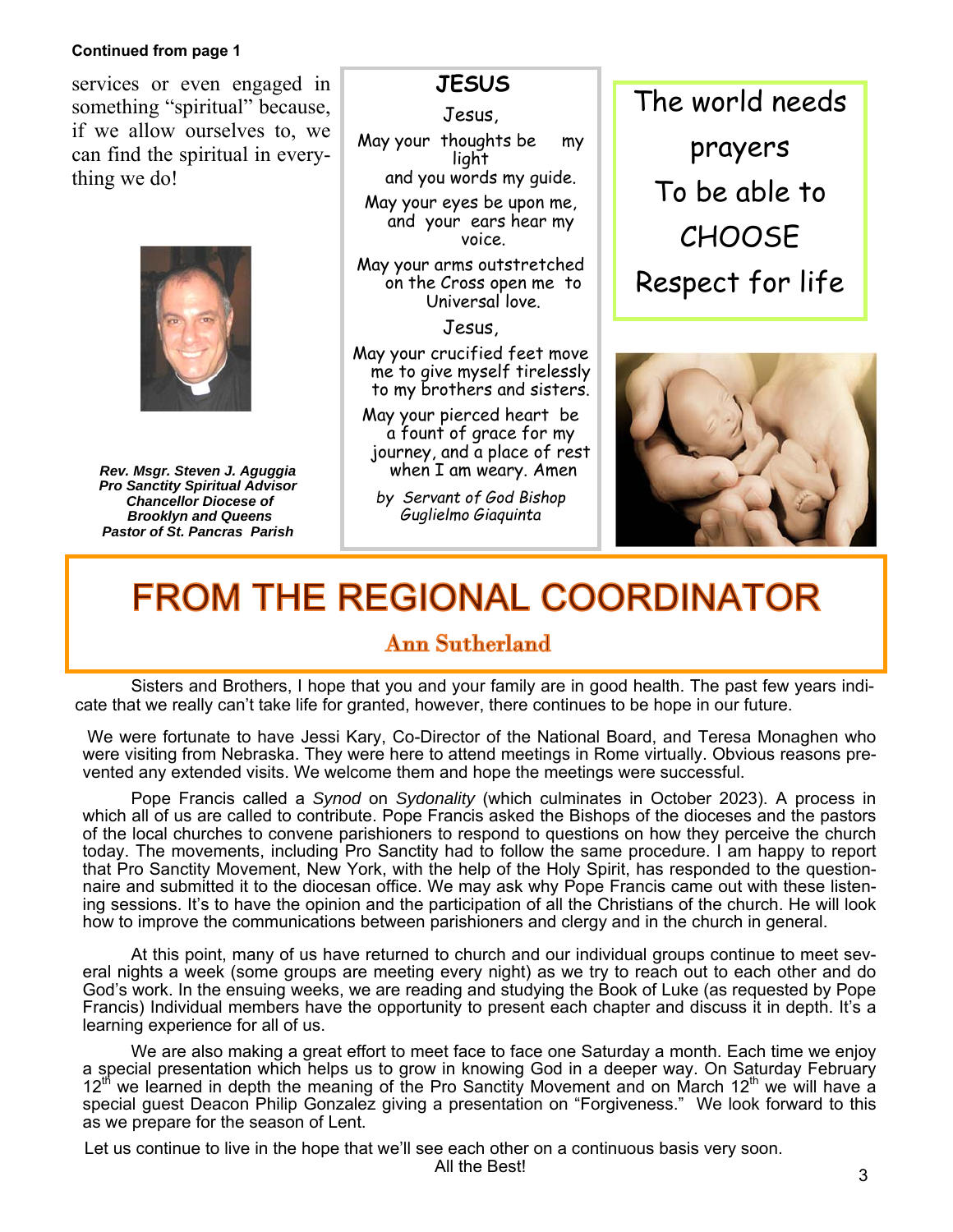# Ask Pro Sanctity...How do I grow in holiness in my daily life Mona Edwards

 In these secular times when God may seem far away from our reality, holiness may be thought of as an idea that is unattainable for you or me to grasp. But when we look closely at the state of our world as it is today, it is crying out for help in every way-----globally, economically, socially and politically. As a human race we need to be united in God's trust and love to overcoming life's storms. The way in which we may be united to God is in our daily walk with Him. Life is difficult to live on its own. We need life's GPS—God.

 We must choose to live a life that is intentional by growing closer to Our Lord, who will give us the grace we need to grow in holiness.

Some ways to grow in holiness:

- 1) **Reflecting on your day as** to whether it would be pleasing to God---what did I do for the Glory of God?
- 2) **Daily reading of Scripture**---this helps you to be in sync with what God's will is for you today.

3) **Prayers --** *"For me, prayer is a surge of the heart; it is a simple look turned toward heaven, it is a cry of recognition and of love, embracing both trial and joy."* (Saint Teresa of Calcutta).

 Growing in holiness daily requires discipline and perseverance. It requires time and patience with our selves.

 "I urge you therefore, brothers, by the mercies of God, to offer your bodies as a living sacrifice, holy and pleasing to God, your spiritual worship.

 Do not conform yourselves to this age but be transformed by the renewal of your mind, that you may discern what is the will of God, what is good and pleasing and perfect." (*Romans 12:1-2)* 

# **Points to Ponder Nina L. Riti Points to Ponder**

 To Ponder-Webster says that *ponder* is a *verb* and means to consider something deeply and thoroughly; to meditate or to weigh carefully in the mind. That is how we should be reading the Bible**…..**the Bible, *sacred* writings that are the inspired word of the Holy Spirit. When we ponder on the words in the Bible (instead of just reading them the way you read a romance or mystery novel) you will find the deeper, hidden meanings in these love letters that the Lord is sending to you and once you grasp the deeper meaning**…..**it should

move you to action. In addition, wise sayings from people whose journey has been enlight-

ened by the inspired words in the Bible are also words we should ponder.



 After reading the lead article I couldn't help ponder on the words of two saints**…..**St. Teresa of Calcutta, also called Mother Theresa, who said "Yesterday is gone, tomorrow has not yet come, We have only today" so do something *today* and St. Therese of Lisieux, whose nickname is "The Little Flower", and is known for "The Little Way" which is doing the smallest actions with great love so do whatever with great love. The smallest actions brought to mind a scripture passage "In all circumstances be happy" 1 Thes. 5:18 *That* is a powerful way to live - *all circumstances* as Msgr. Aguggia said "even picking up a spoon that has fallen"**…..**so instead of getting annoyed that I dropped it now I say thank you God for the exercise to pick up this spoon and smile.



 I urge you to ponder the words of Founder in this newsletter**…..** " We know Christ's invitation"**…..**so what are you doing about it? or Pope Francis saying "A Christian must necessarily be merciful because this is the center of the Gospel"**…..**can you forgive that person who hurt you?**.....**or in how to Grow in holiness**…..**pondering the three suggestions. The one that jumps out to me is *Prayer* and I thought about a prayer that a friend told me she repeats all during the day**…..**My God, I believe , I adore, I hope and I love You! I ask pardon of you for those who do not believe, do not adore, do not hope and do not love You**…..**This was the prayer the Angel of *Peace* taught the 3 children of Fatima

in the spring of 1916. What a great Lenten exercise! Ponder these points and hopefully be moved to action. Read all the articles and after *pondering* their deeper meaning decide how *you* are going to put them into action.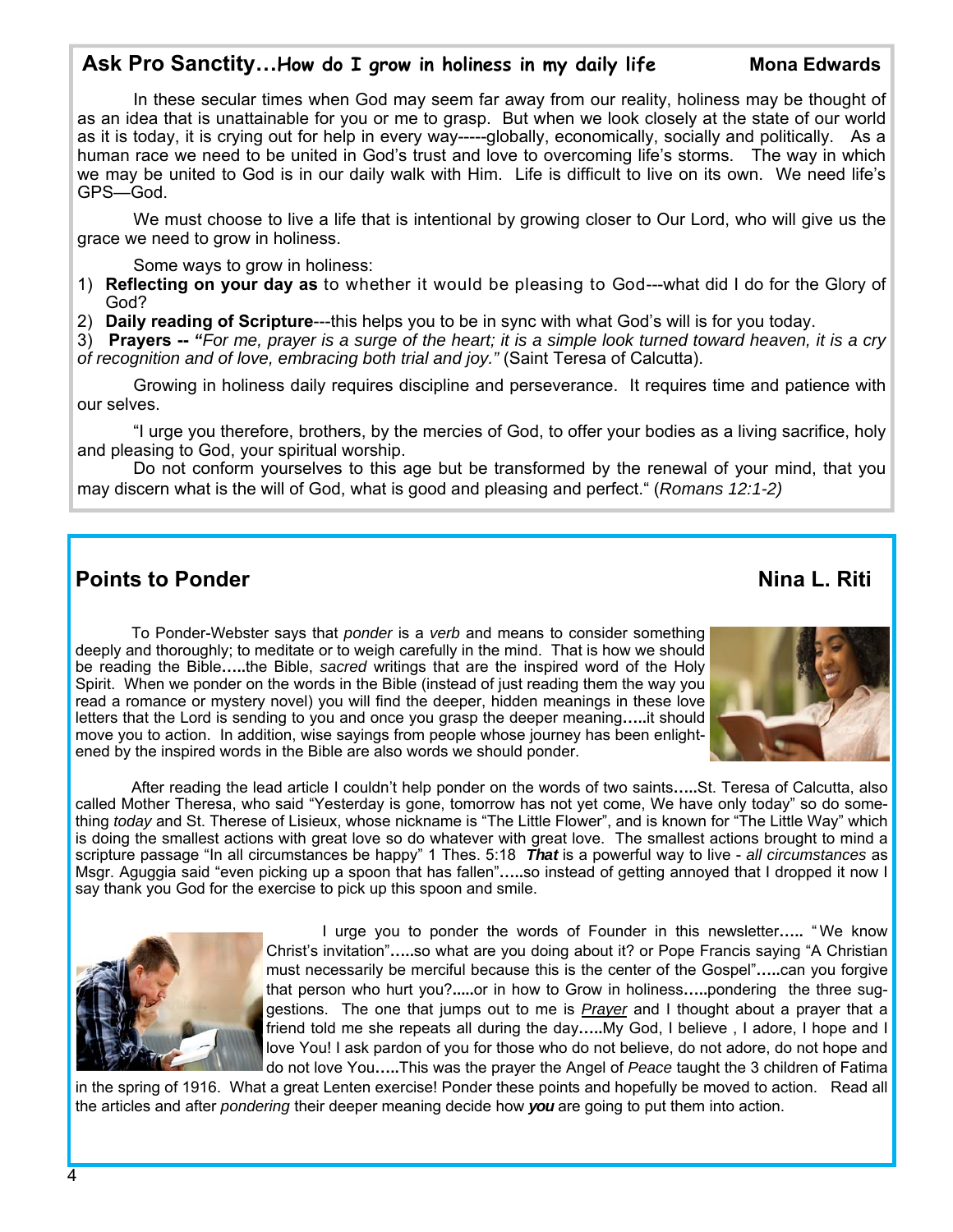# *Mark your Calendar for 2022 ...Come and grow with us*



### **Dates-Times-Location St. Kevin Parish**

**Mondays, Feb. 28, Mar. 7, 14 7:00** pm *on "Go to meeting" To receive the link* **or Fridays, Mar. 4, 11. 18 after the 9:00 am Mass in the parish Center**

## *Registration –more info*

**call Agnes Rus 718‐649‐0324** agnesrus44@gmail.com **Ed Wallace** 718-423-1284 entwallace@gmail.com

# **Lenten Journey Reflection on the Gospel of Saint Luke**

**Pro Sanctity Group of Brooklyn Conference call on Monday, Thursday, Friday 7:00 pm Call No. 339-207-8069**

**Pro Sanctity Spanish Group of Brooklyn & Queens Conference call on Monday to Friday At 8:15 pm Call No. 339-209-4970**



# **Lenten Reflection Saturday, March 12, 2022 "Forgiveness" Deacon Phillip Rodriguez**

**Our Lady of Miracles Parish 10:00 am to 1:00 pm Fr. Simonetti Center East 86th Street, Brooklyn, NY 11236 For information call: Auldeen 347-330-0707, Maxwell 917-566-6633** 

El group Conozcamos a Cristo de

 **Saint Fidelis Parish** Presenta en Espagnol

# **"Symbolon" in DVD**

**In the Madonna Rm** 

**First and Third Sunday of the month 11:30 am after the Mass** 

*For information call Gloria 646-267-8162 Alba 917-683-4670* 

## *Comedy Corner*

 A new priest wanted to rent a house while the rectory was being painted but only one place was available and it was rumored to be haunted. That didn't bother the priest since he didn't<br>believe in such things. He went believe in such things. ahead and rented the place. Soon the ghost made its appearance. The priest told his friends about the ghost but they didn't believe him. They told him the only way they would believe him was if he took a picture of the ghost. The priest went home and called for the ghost. When it appeared the priest explained the situation and asked the ghost if it would mind having its picture taken. The ghost agreed. When the picture was developed the ghost wasn't visible. Feeling disappointed the priest called again for the ghost. When it appeared the priest showed it the picture and wanted to know why the ghost wasn't in it. The ghost thought a minute and replied "Well I guess the spirit was willing but the flash was weak."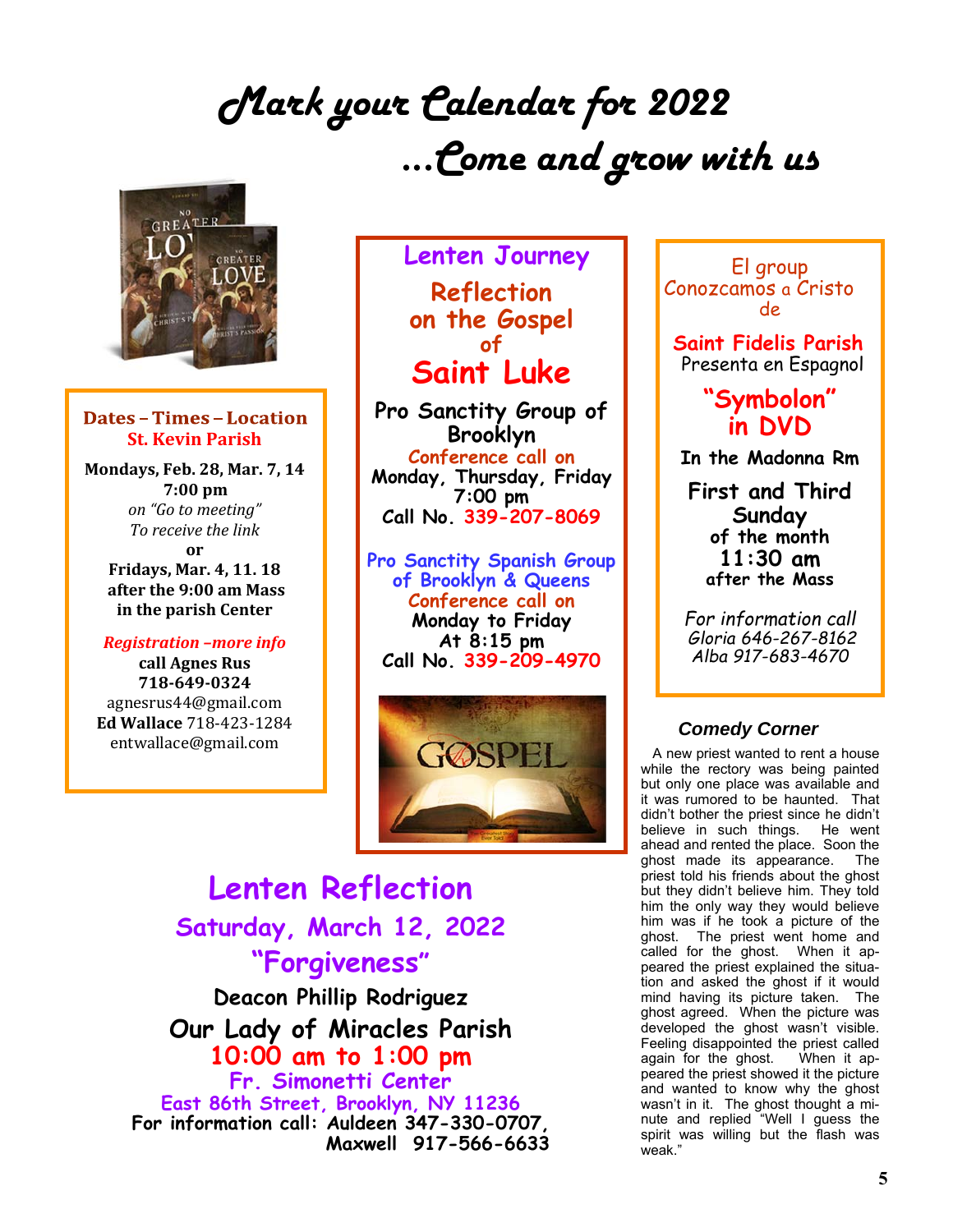Saints for <sup>U/W</sup><sup>J/W<sup>es</sup><br>By Cathy Palermo</sup> Our Models ...



### *VENERABLE JULIA GREELEY*

Servant of God Julia Greeley was a woman born into slavery, whose dedication to Christian charity inspired the city of Denver. She is one of six Black Americans who are on the path towards officially being recognized as saints in the Roman Catholic Church.

 Julia Greeley was born in Hannibal, Missouri sometime between 1833 and 1845 (There are no records of her exact birthdate).

At the young age of 5 while witnessing her mother being beaten with a whip by a cruel slave master, Julia's right eye was caught with the whip and it was permanently injured.

 After she was freed in 1865, she found a job as a cook and a nanny to Julia Pratte Dickerson, a wealthy widow and mother of four children. After Mrs. Dickerson married Colorado's first governor, William Gilpin, Julia moved with the family to Denver in 1878. With the influence of Mrs. Dickerson, who

 was a devout Catholic, Julia became a Catholic and was baptized in 1880 at the Sacred Heart Church. From that day on, God's grace began to shape her life. She received communion every morning and fasted every day until noon. She would say that " Communion is my breakfast".

### *HER DEVOTIONS*

 Julia soon developed a deep love for the Virgin Mary and the Blessed Sacrament, as well as a strong devotion to the Sacred Heart of Jesus. The priests of her parish described her as the most fervent promoter of the devotion they had ever seen.

 Every month, despite a great deal of arthritic pain, she walked to all the Fire houses in Denver to give out pamphlets about the Sacred Heart of Jesus. She referred to these as "tickets to Heaven". Being a firefighter was an especially dangerous job in those days so she wanted the firemen to come to know Jesus' love and to be prepared to meet him.

### *ANGEL IN THE CITY*

 Inspired by the life of St. Francis of Assisi, Julia joined the Secular Franciscan Order in 1901. She spent most of her time visiting and assisting the poor. She used her small earnings to give to the poor and when it wasn't enough she begged on their behalf. She became a familiar fixture on the streets of Denver pulling her red wagon filled with clothing, coal, food and whatever other items were needed. Once she was even seen walking with a mattress strapped to her back that she was bringing to a family

in need. She often did these activities at night to avoid embarrassment to the white poor people she served. Julia had an infectious sense of humor and loved children. She gave them presents, took them on trips through the city and organized wholesome dances for girls. Over time, her acts of charity earned her the title of Denver's "Angel of Charity".

 Julia was not well spoken, nor could she read or write, but her actions spoke volumes. She knew how to serve and treat people with kindness even in the face of prejudice. In church she occasionally experienced derogatory comments, as well as some complaints about her appearance and the fact that she sat in the front row. Despite all this she kept her focus on Jesus and chose to follow his lead in not fighting back. Instead she always responded with love and a spirit of true forgiveness.

 On June 1,1918 fittingly on the feast of the Sacred Heart, Julia died suddenly in Denver. She had given away her burial plot to a poor man. In repayment, Julia was buried in her Franciscan habit and laid in state in Sacred Heart church. Hundreds of people, rich and poor alike, came to pay their respects. Shortly after her death, people began asking that Julia's cause for canonization be opened. Finally in 2016 the Archdiocese of Denver officially began the canonical investigation that has led her to be declared a "Servant of God".

 During a time where division and racial tension seem to only be increasing, the life of Servant of God Julia Greeley shows us how Jesus can empower us to love even those who treat us as enemies. She has a lot to teach us about living as a Catholic with love and respect for everyone.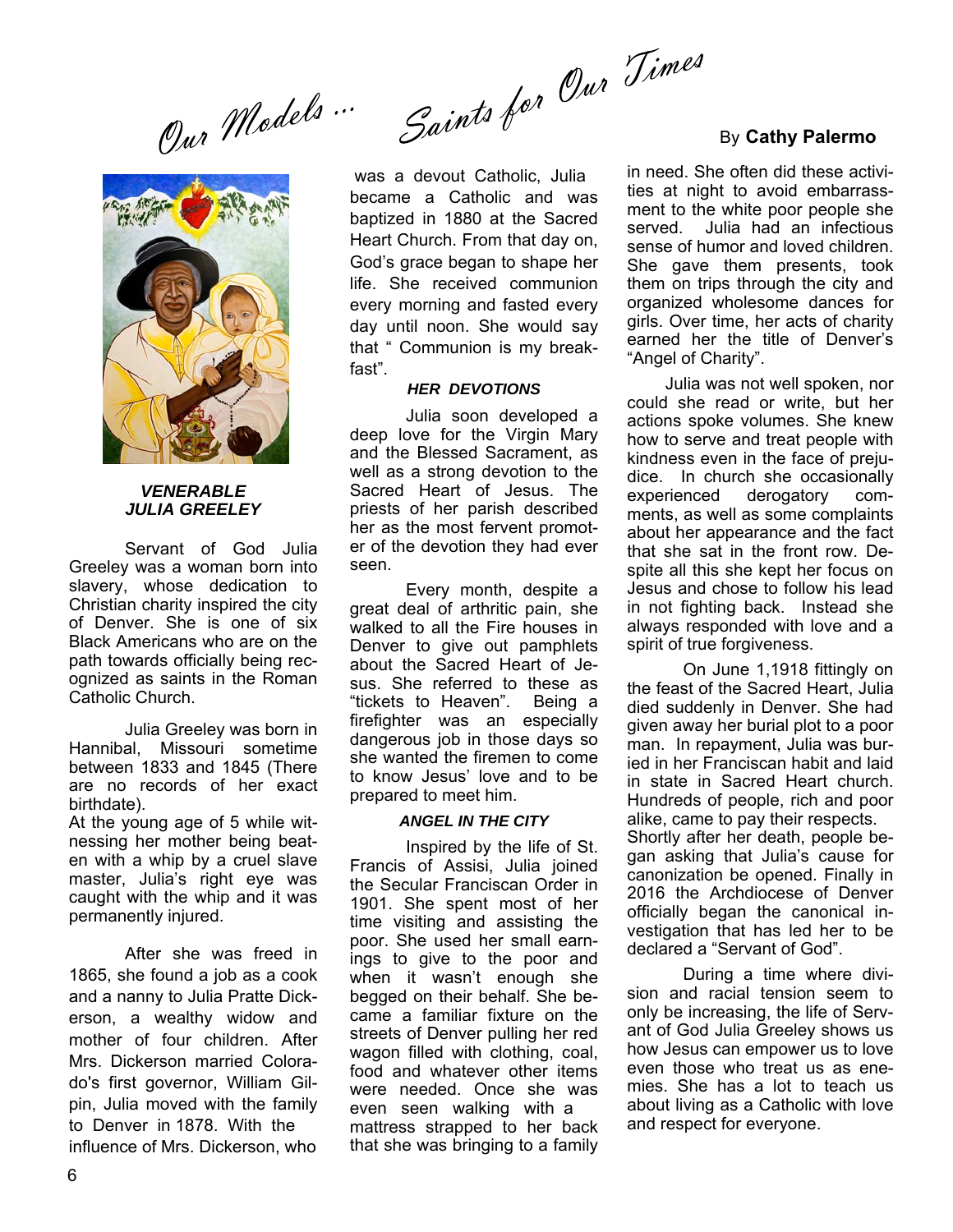Keeping the Equation… Part 1

By **Teresa Marracello Bajor** 



These days, it seems like, everywhere we look, God is being taken out of the equation. Prayer has been taken out of the classroom and public institutions. The Ten Commandments have been removed from parks, schools and courthouses. *"One Nation Under God*" has been cut from the Pledge of Allegiance. And, more recently, some are trying to remove 'Christ' from 'Christmas.'

While this can be discouraging, and you may feel like you are powerless in the fight to keep God at the center of life as we know it, we can't sit back and just let it happen. How can we overcome such a powerful force in society? What can we do?

As I think about these two questions, I'm reminded of the many times, 'small' people in the Bible overcame great obstacles by remaining faithful, taking action and trusting that the Lord would be by their side and protect them.

Take Moses' mother, for example. At the time of Moses birth, Hebrew baby boys were being drowned in the Nile river by the Egyptians for fear that the Hebrews would multiply and become too great. Trusting in the Lord, she placed him in a basket and looked on as Pharaoh's daughter discovered him.

 And, in God's unexplainable ways, Pharaoh's daughter chose Moses' actual mother to nurse him. Moses went on to be one of the most important prophets known to Judaism and Christianity

 How about Joshua? Joshua was one of twelve men sent by Moses to determine if they could overtake the Promised Land. He and only one other, Caleb, believed that the Israelites could. So, the battle was delayed forty years until Joshua was in charge. When it was time to do battle with the Canaanite people, the casual observer would have thought him crazy because the land of Canaan and its people, according to Numbers 13:28 and Numbers 13:32-33 was "strong and fortified" – "a land that devours its inhabitants", and where "people are of great size."

 The Israelites had no weapons and were much weaker in strength and in size. But, Joshua trusted in the Lord who led him into the battle at Jericho and we all know how that turned out! Joshua fought and won - with no weapons other than faith in the Lord.

Then there was Daniel the prophet and three young men with him that resided in Babylon at the time of Nebuchadnezzar's reign. King Nebuchadnezzar made a massive statue of gold and demanded that all fall down and worship it. Anyone who refused would immediately be cast into the midst of a furnace of blazing fire. The three brothers, Shadrach, Meshach and Abednego, refused to worship the golden statue and they were tied up and thrown into the furnace of blazing fire.

 They placed their trust in the Lord and told the King that they would only worship God. They trusted in the Lord and were protected. They were released completely unscathed.

> "*Shadrach, Meshach, and Abednego answered King Nebuchadnezzar, "There is no need for us to defend ourselves before you in this matter. If our God, whom we serve, can save us\* from the white-hot furnace and from your hands, O king, may he save us! But even if he will not, you should know, O king, that we will not serve your god or worship the golden statue which you set up." (Daniel 3:16-18).*

As for Daniel, he too refused to worship anyone but the Lord. He was thrown into the Lion's Den and no harm was brought to him. "At [the King's] order Daniel was brought up from the den; he was found to be unharmed because he trusted in his God. (Daniel 6:24).

> *To be Continued in the next Newsletter*.

**"Ignorance of Scripture is Ignorance of Christ"**

 **(St. Jerome)**